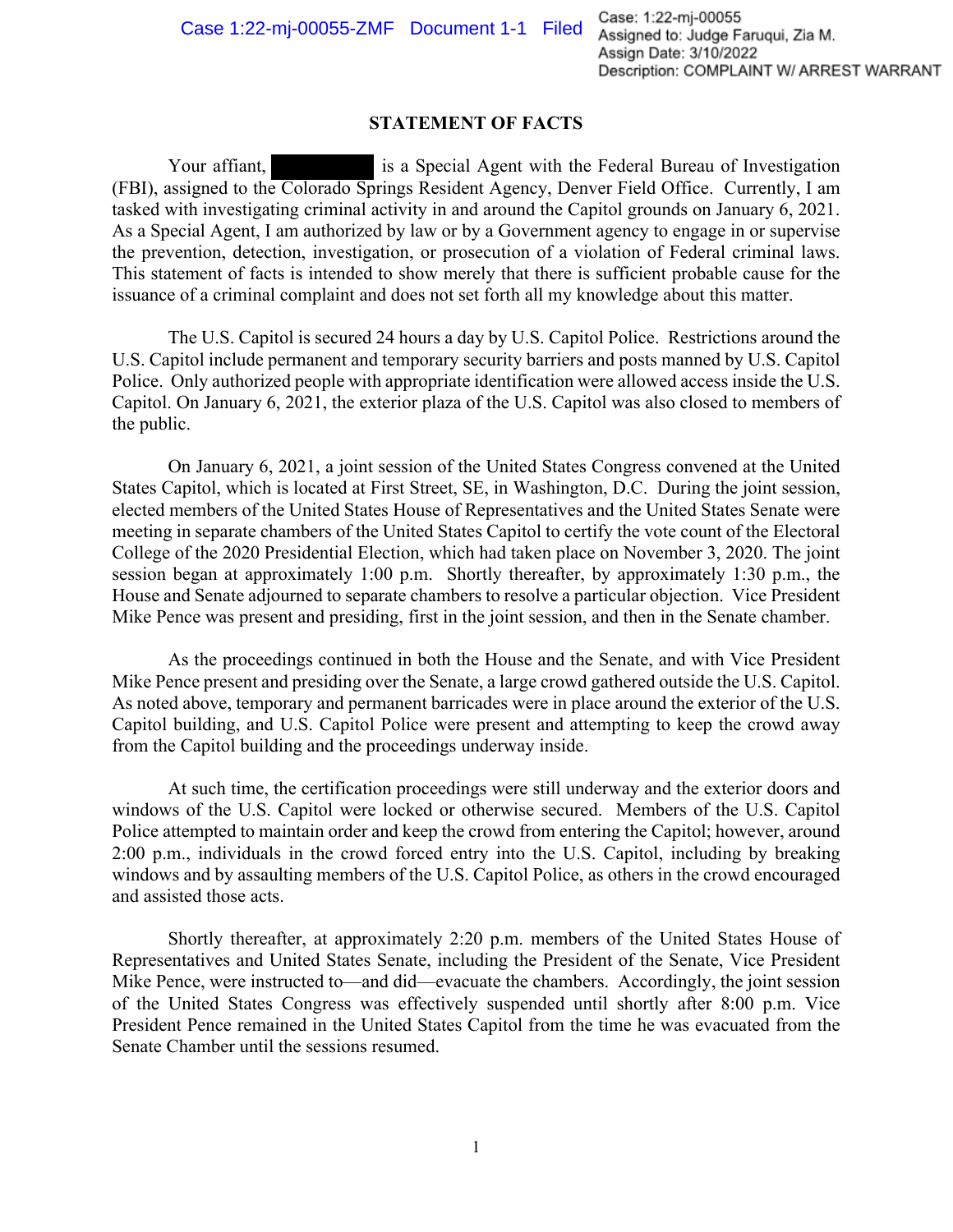# **IDENTIFICATION OF JENNIFER HORVATH'S INVOLVEMENT IN THE EVENTS OF JANUARY 6, 2021**

On January 7, 2021, an individual ("Tipster 1") submitted an online tip to the FBI that Wes Croy, whom the tipster personally knew, had boasted in a Facebook Messenger chat that Croy "was there" during the breach of the U.S. Capitol Building and sent Tipster 1 a picture of himself and another individual inside the U.S. Capitol Building. Wes Croy has since been identified more specifically as Glenn Wes Lee Croy. The other individual has since been identified as Terry Lynn Lindsey.

In addition to the above-described Facebook Messenger conversation and photograph, Croy also sent Tipster 1 videos recorded on January 6, 2021 from inside and outside the U.S. Capitol Building. The inside videos show at least one other individual dressing up a bust of Winston Churchill with a hat and glasses, with other statues already dressed up, and the crowd of people inside the Capitol. The outside video is filmed from the scaffoldings and shows protestors below.

The individual dressing up the bust of Winston Churchill with a hat and glasses is a Caucasian woman with blonde hair, wearing a blue hooded sweatshirt and a red baseball cap with the message "Trump – Keep America Great 2020" on the front in black and white letters. Two static images from that video are shown below:



Tipster 1 told the FBI that Croy also had a Twitter account by the name "Croy Wes" and/or "LSD." Open-source research identified an account in the name of "LSD @croy\_wes." On December 27, 2020, LSD @croy wes replied to a tweet of Colorado Congresswoman-Elect Lauren Boebert. Boebert tweeted, "Who is going to be in DC on January 6th to stand with President Donald Trump?" to which LSD @croy wes replied, "fellow Coloradan we will be there."

In connection with their investigation of Wes Croy, the FBI obtained a search warrant for his cellular telephone. On December 29, 2020, Croy sent a text message stating, "me and dia are going to DC on the 6th to fight commies." I have since learned that Croy's girlfriend, Jennifer Horvath ("Horvath"), has a Facebook account under the username "dia.biolical.7" and an email account with the address diabolical  $\omega$ gmail.com.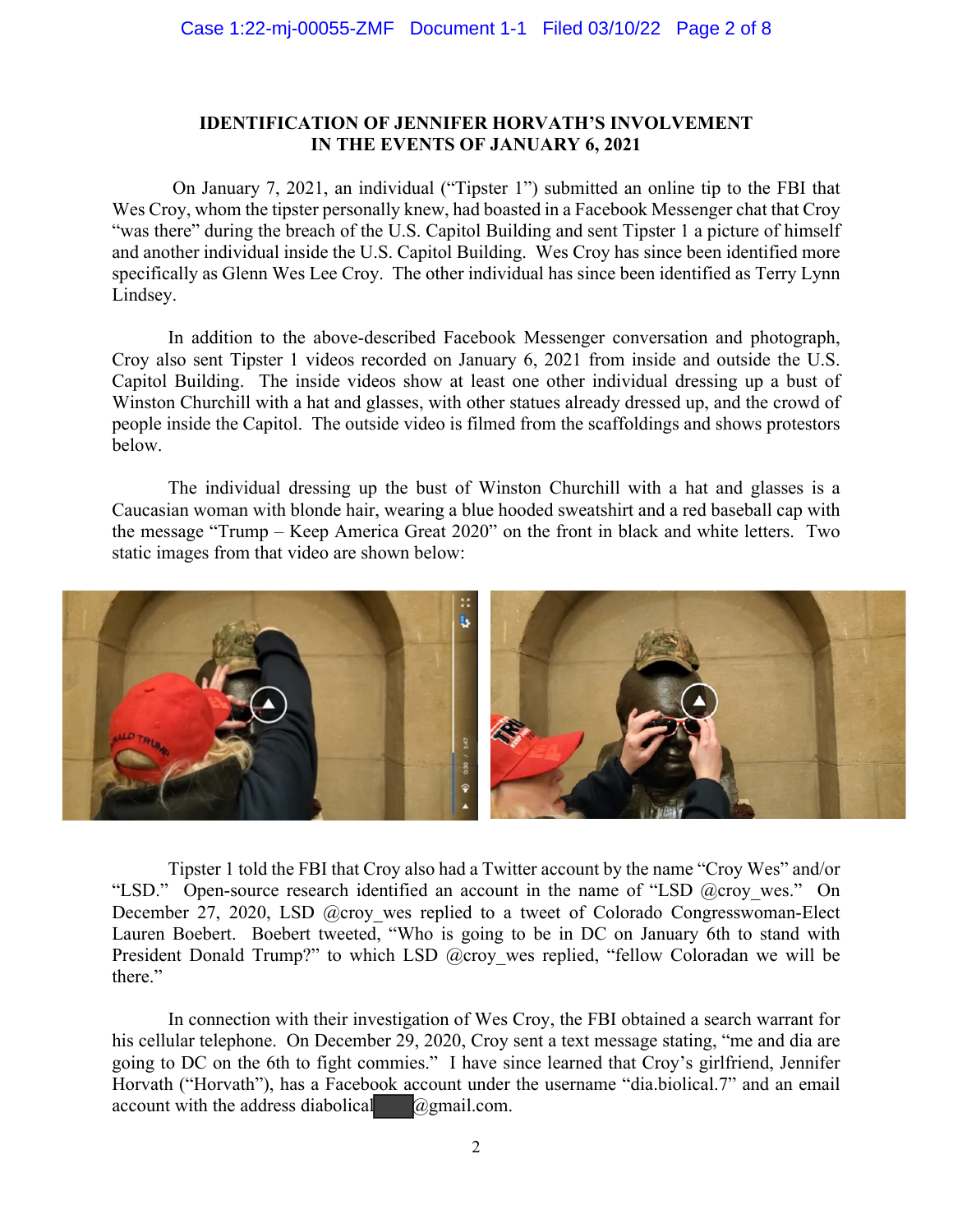## Case 1:22-mj-00055-ZMF Document 1-1 Filed 03/10/22 Page 3 of 8

Croy also sent instant messages to a group of individuals during the evening of January 6, 2021. In separate messages, Croy stated, "that's me and my buddy with Lincoln," "inside the Capitol," and "we stormed that shit." The next day, Croy sent the same group messages in which he stated, "me dia and my buddy at the 13 minute mark" and provided a link to an online video at a website named "The Resistance."

I reviewed the video to which Croy referred in his message sent on January 7, 2021. That video shows the unlawful entry into the U.S. Capitol Building of numerous people on January 6, 2021, and was recorded by an individual associated with the website Infowars.com.

At approximately 12:50 into the video, Croy and Lindsey can be seen entering the U.S. Capitol Building through the Senate Wing Door as an alarm sounds. At approximately 13:10, a Caucasian woman with blonde hair, wearing a blue sweatshirt and a red baseball cap, can be seen holding her cellular telephone, as if recording her entry and/or presence in the U.S. Capitol Building. A static image from that portion of the video is shown below:



On December 17, 2021, I interviewed an individual with personal knowledge of the appearance of Horvath. The individual was a colleague of Horvath's at Horvath's place of employment until approximately November 2021. That individual reviewed the above image and identified the woman in the red Trump hat as Jennifer Horvath.

At approximately 13:15 of the recording, Horvath, Croy, and Lindsey can be seen walking together down a corridor of the U.S. Capitol Building while chanting, "whose house? Our house." Horvath is holding a cell phone in her right hand, as if recording her progress into the U.S. Capitol Building. A static image from that portion of the video is shown below, with Horvath identified by a red arrow, Lindsey identified by a blue arrow, and Croy identified by a green arrow: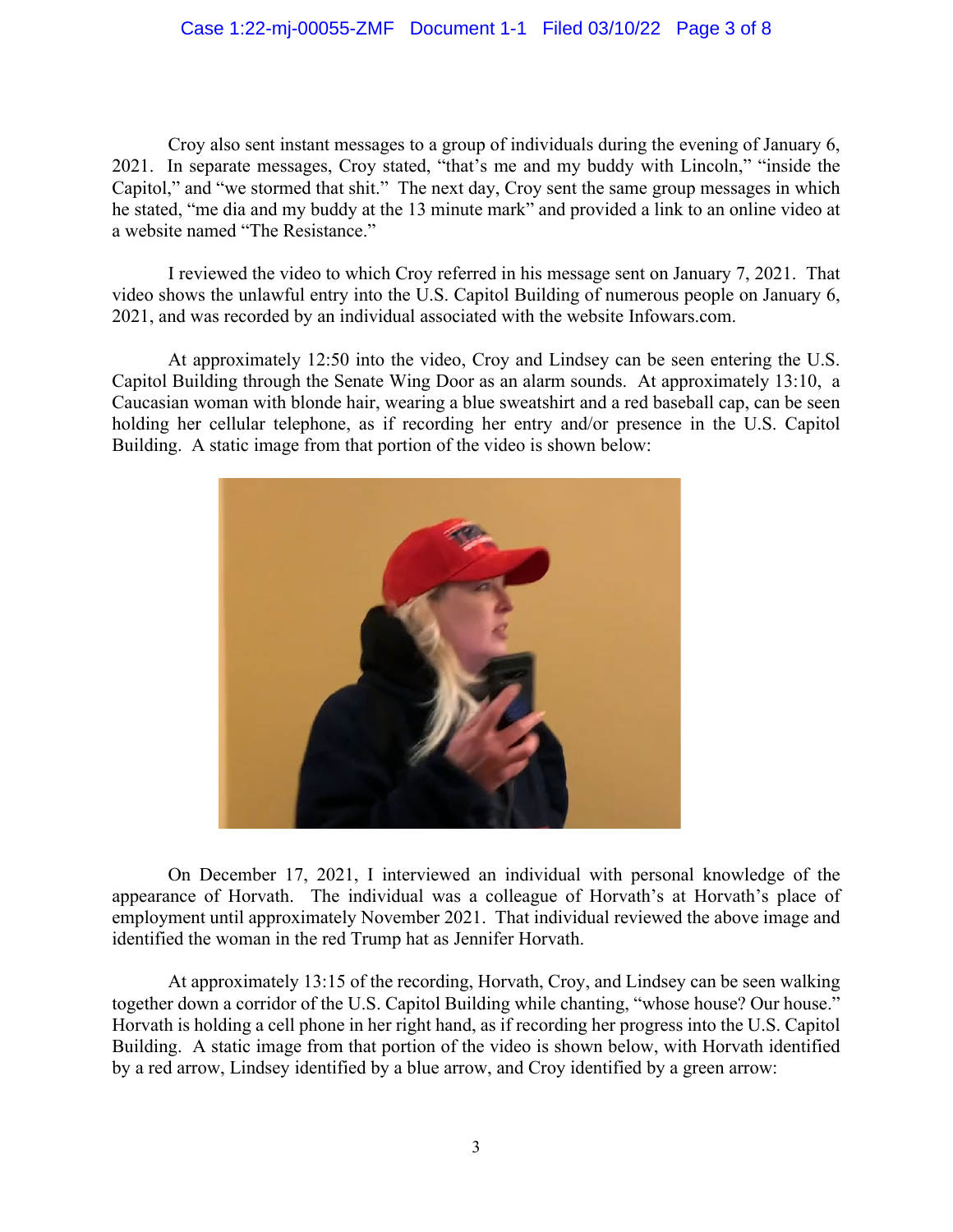

The video then shows the rioters entering the Crypt inside the U.S. Capitol Building. At approximately 17:30 of the recording, the rioters shout at law enforcement officers who were blocking the progress of the group further into the Capitol Building, including warnings to the officers to "stand down." The individual filming the video states, "I'm sure these officers are scared, but we're here to just show that we've had enough." Seconds later, the video pans through the crowd. At approximately 18:04 of the recording, Horvath and Lindsey can be seen pointing at the officers while chanting, "our house." At approximately 19:08 of the recording, Horvath and Lindsey can be seen again. Less than a minute later, the crowd surged and overwhelmed the officers, pushing further into the U.S. Capitol Building.

Static images from those portions of the video are shown below, with Horvath identified by a red arrow and Lindsey identified by a blue arrow:

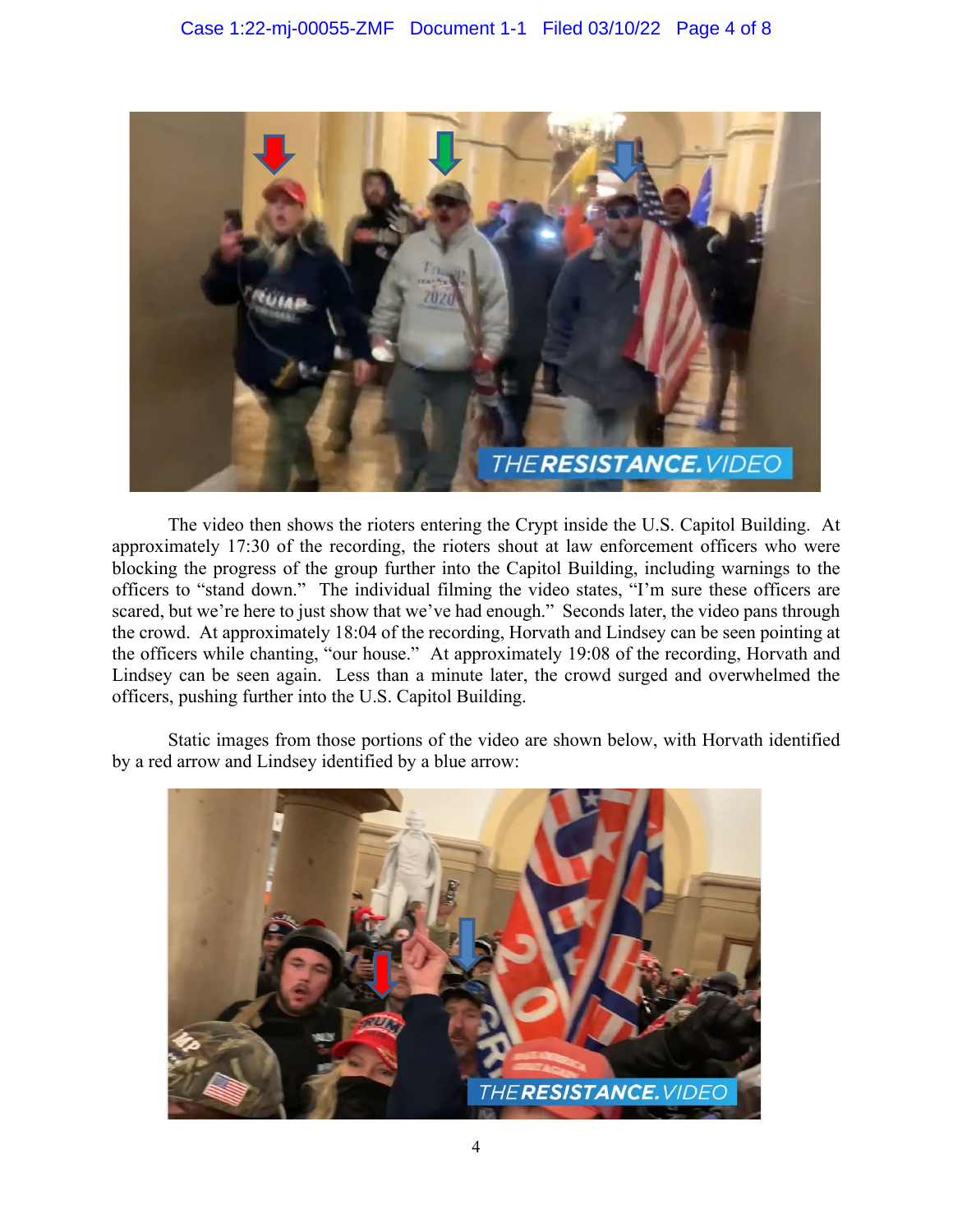

The FBI also recovered a number of videos from Croy's cell phone. Among those videos was one that Croy recorded from the West Plaza area of the U.S. Capitol Grounds near the stairs to the Northwest Terrace of the U.S. Capitol Building. In that video, Croy captured an image of himself, Horvath, and Lindsey. Horvath was holding a cellular telephone that appears to be the same cell phone pictured twice above. A static image from that portion of the cell phone video is shown below, with Horvath identified by a red arrow, Lindsey identified by a blue arrow, and Croy identified by a green arrow:



On September 21, 2021, the FBI interviewed Croy with his attorney present. During that interview, Croy admitted that he and Lindsey unlawfully entered the U.S. Capitol Building on January 6, 2021. Croy stated that they then followed a large group of people into a hallway and then into a rounded area. Croy stated that the crowd pushed the officers back until the officers retreated.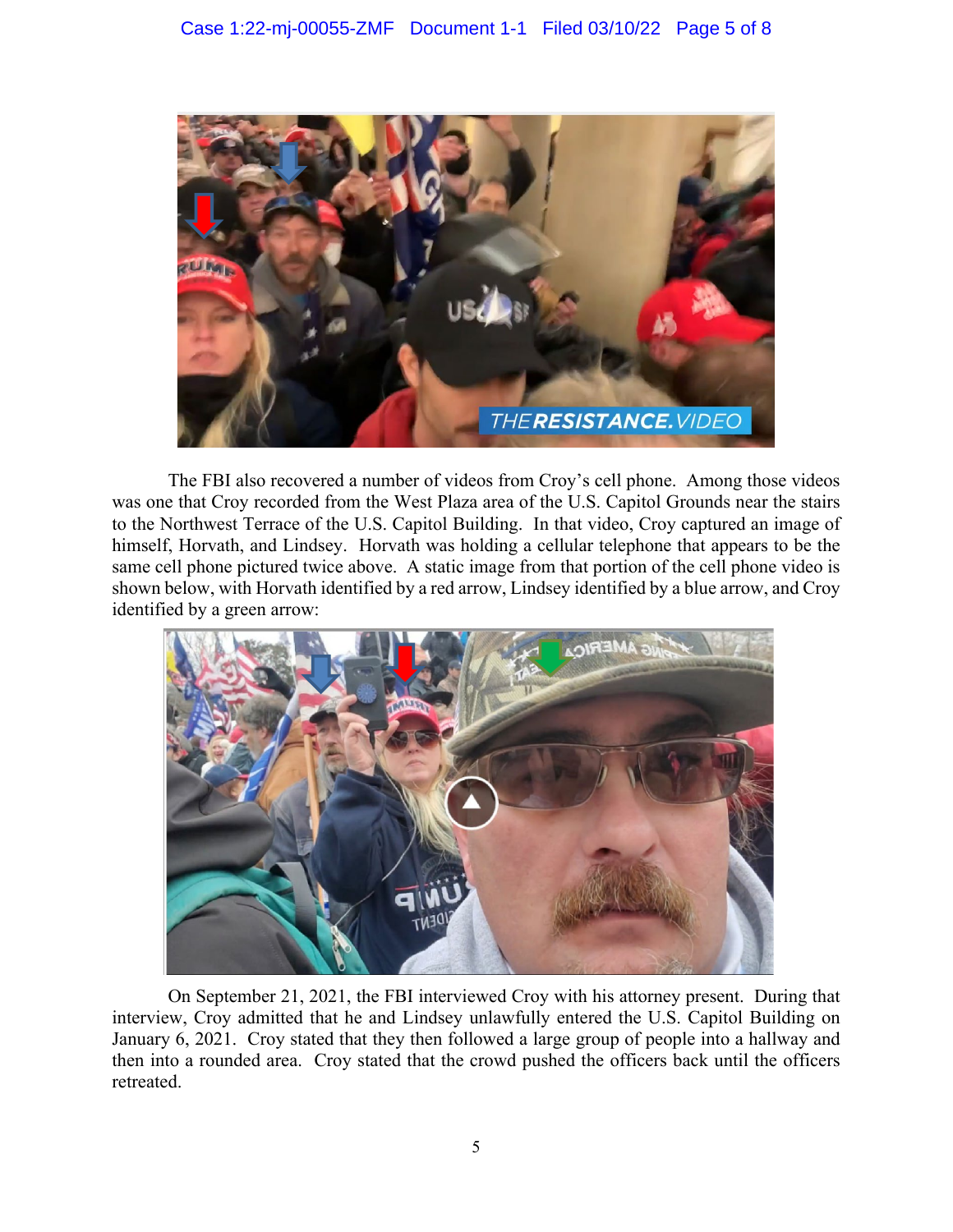## Case 1:22-mj-00055-ZMF Document 1-1 Filed 03/10/22 Page 6 of 8

During the same interview, Croy admitted that his girlfriend, Jennifer Horvath, drove to Washington, D.C. with him and went everywhere that he and Lindsey went on January 6, 2021, including inside the U.S. Capitol Building. Croy acknowledged that Horvath took the picture of him and Lindsey that was sent to the FBI by Tipster 1.

On August 9, 2021, Croy pleaded guilty to the offense of Parading, Demonstrating, or Picketing in a Capitol Building, in violation of 40 U.S.C. § 5104(e)(2)(G). In the Statement of Offense supporting his guilty plea, Croy admitted that he and Lindsey "were accompanied by an adult female who went inside the U.S. Capitol with them." *United States v. Croy*, No. 1:21-cr-162 (BAH), ECF No. 30 at ¶ 9.

Through its investigation, including (a) the review of Closed Circuit Television from inside the U.S. Capitol Building; (b) Croy's cellular telephone; (c) Lindsey's Facebook account; and (d) the interview of Croy, the FBI learned that Croy, Lindsey, and Horvath entered the U.S. Capitol Building through the Senate Wing Door at approximately 2:18 p.m. – just minutes after the door had been breached. The three individuals then walked through different parts of the U.S. Capitol Building. They exited the U.S. Capitol Building through the Memorial Door Exit at approximately 2:37 p.m. Croy stated in his September 1, 2021 interview that the trio left the Building after an officer told them it was time to leave.

Croy, Lindsey, and Horvath then loitered in the Southeast Courtyard of the U.S. Capitol Building until re-entering the Capitol Building through the Rotunda Door at approximately 3:21 p.m. Cell phone video from Croy's phone shows that they re-entered the Capitol Building in a crowd while other individuals were exiting the U.S. Capitol Building and as one person said, "they're pushing everyone out." A static image from CCTV video of Horvath's re-entry into the U.S. Capitol Building is shown below, with Horvath and Croy identified by a red circle:



After her re-entry into the U.S. Capitol Building, Horvath was taken to the ground by an officer in the Capitol Rotunda area because the officer believed that Horvath was carrying pepper spray.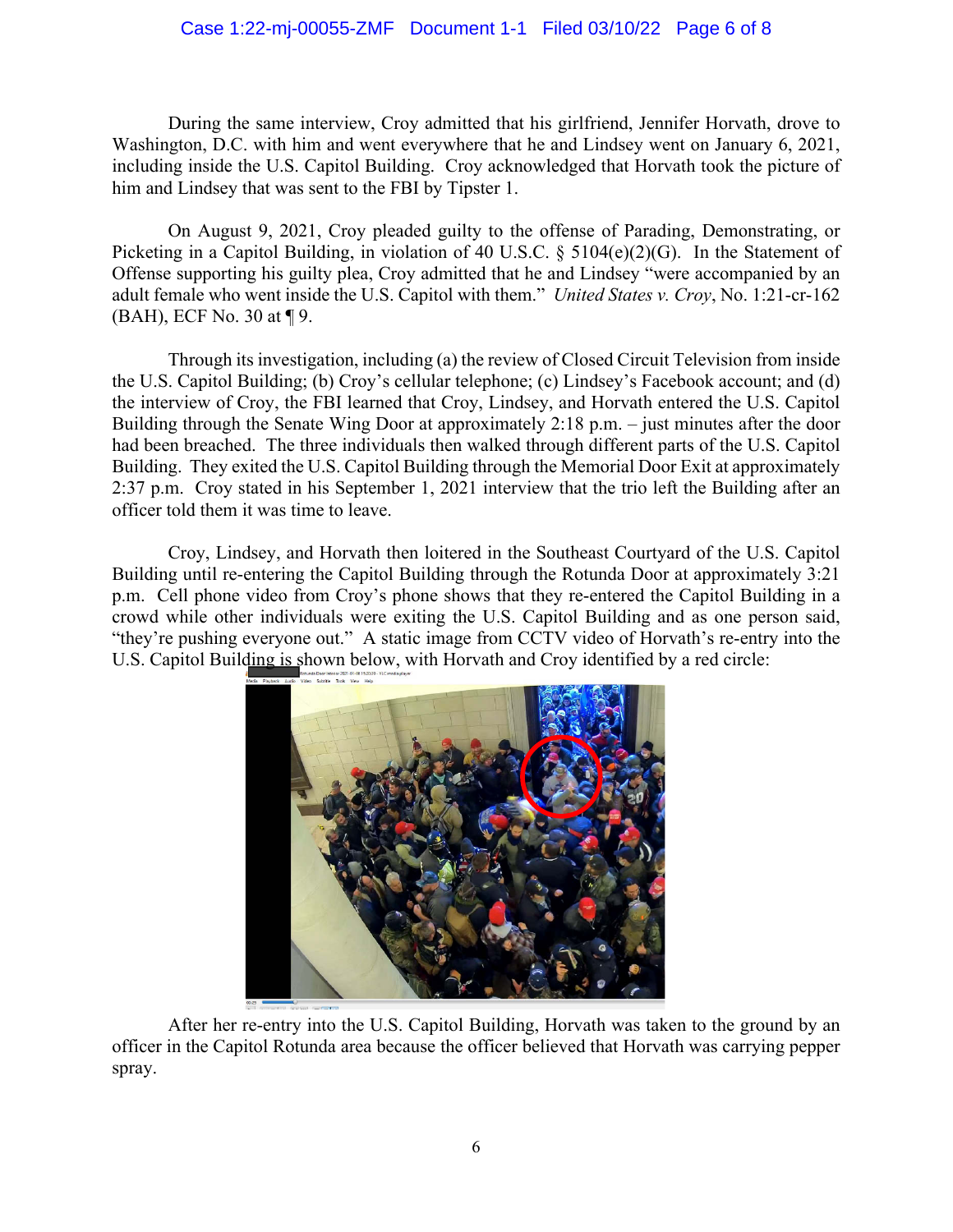#### Case 1:22-mj-00055-ZMF Document 1-1 Filed 03/10/22 Page 7 of 8

CCTV footage from inside the U.S. Capitol Building then shows Croy, Lindsey, and Horvath exiting the U.S. Capitol Building for a second time at approximately 3:29 p.m. A static image from that portion of the video is shown below, with Horvath identified by a red arrow and Lindsey identified by a blue arrow:



Through further investigation, the FBI learned that a cellphone associated with the number XXX-XXX-7029 is used by Horvath. According to an online database, the carrier for XXX-XXX-7029 is Sprint, which is now owned by T-Mobile. Pursuant to legal process, T-Mobile Wireless provided subscriber information for the phone number showing that the account holder is Glen Croy. Law enforcement investigation previously determined that Croy uses a different cell phone, bearing telephone number XXX-XXX-8764.

On February 28, 2022, legal process was issued to Google LLC, seeking subscriber information for accounts that were associated with the email address diabolical  $\alpha$ gmail.com. On March 2, 2022, legal process was issued to Google LLC, seeking subscriber information for accounts that were associated with the email address merkaba  $\omega$ gmail.com. Google returned documentation in response to the legal process. The information provided by Google identified the subscriber of the diabolical @gmail.com account as "Dia Bolical" with a billing name of Glenn Croy. The recovery phone number is XXX-XXX-7029. The information provided by Google identified the subscriber of the merkaba  $\Box$  @gmail.com account as "Jen" with a recovery email of jenmonster  $\qquad \qquad \textcircled{a}$  yahoo.com and a recovery phone number of XXX-XXX-2289.

Pursuant to an authorized search warrant, law enforcement obtained records from Google LLC for a list of identifiers for devices utilizing location-based services within a Geofence area that included the United States Capitol. The records show that the target account associated with the email address diabolical  $\alpha$ gmail.com was located in the geographic area that includes the interior of the United States Capitol Building during and near the time of the attack on the Capitol on January 6, 2021.